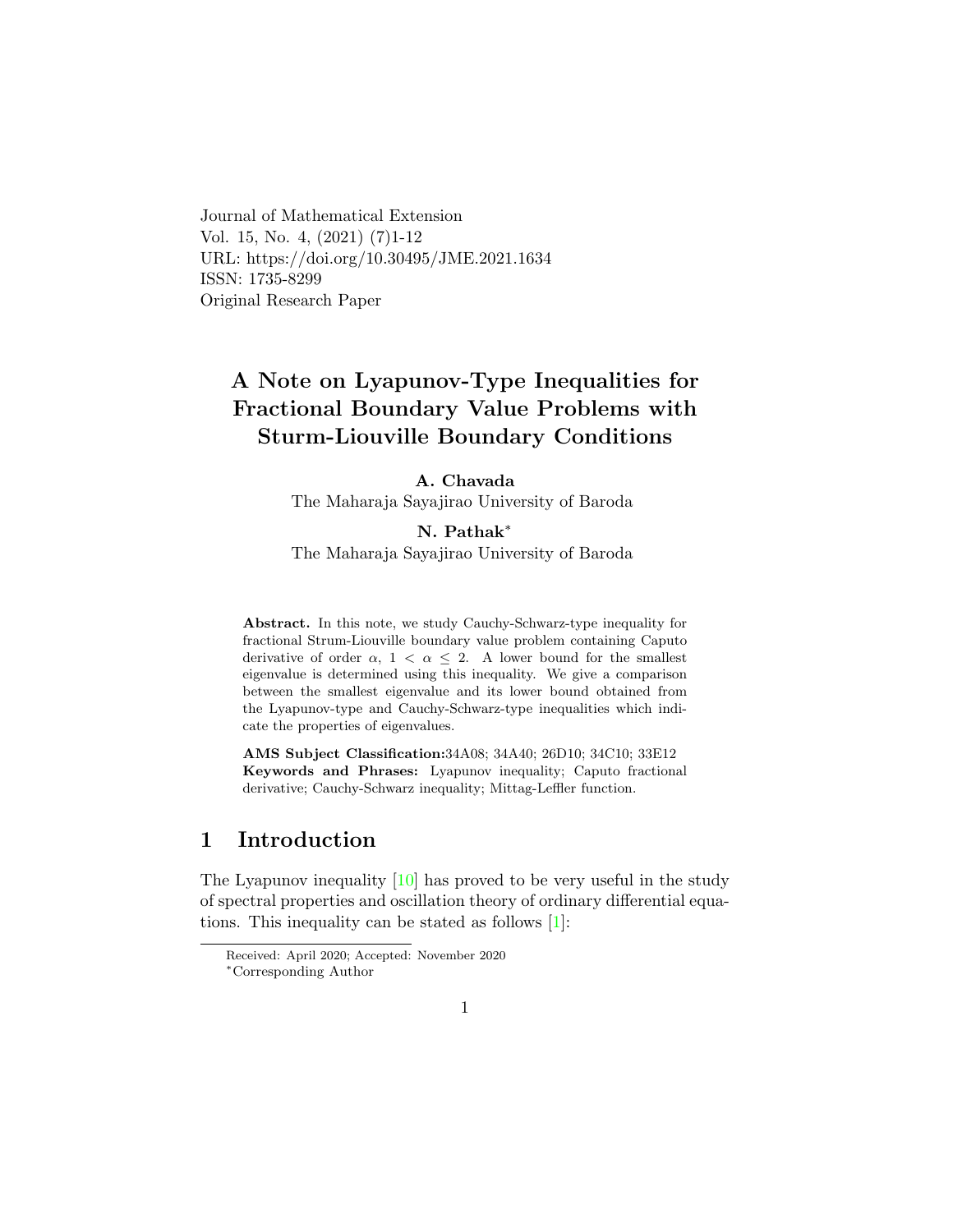The nontrivial solution to the boundary value problem

 $u''(t) + q(t)u(t) = 0, a < t < b, u(a) = u(b) = 0$ , exists, where  $q : [a, b] \to \mathbb{R}$  is a continuous function, then

$$
\int_{a}^{b} |q(s)| ds > \frac{4}{b-a}.
$$

The research on Lyapunov-Type Inequalities (LTIs) for Fractional Boundary Value Problems (FBVPs) has begun since 2013. In  $[3]$ ,  $[4]$ ,  $[5]$ ,  $[6]$ ,  $[7]$ ,  $[8]$ ,  $[11]$ ,  $[12]$ ,  $[13]$  and  $[15]$ , the authors have established LTIs for FBVPs of order  $\alpha$  with different boundary conditions. In [\[12\]](#page-11-1), Pathak obtained LTI for fractional boundary value problem with Hilfer derivative of order  $\alpha$ ,  $1 < \alpha \leq 2$ . Furthermore, the author applied LTI to obtain the lower bound for the smallest eigenvalue of corresponding eigenvalue problem. In addition, the Cauchy-Schwarz type inequality (CSI) is established to improve the lower bound estimation of the smallest eigenvalue and applied it to obtain intervals where certain Mittag-Leffler (M-L) function has no real zeros. The CSI provides better results than that of LTI. Motivated by the above work, we consider the following problem with Sturm-Liouville boundary conditions [\[8\]](#page-10-7):

<span id="page-1-0"></span>
$$
(_{a}^{C}D^{\alpha}u)(t) + q(t)u(t) = 0, \quad a < t < b, \quad 1 < \alpha < 2
$$
 (1)

<span id="page-1-1"></span>
$$
pu(a) - ru'(a) = u(b) = 0,
$$
\n(2)

where  $p > 0$ ,  $r \geq 0$  and  $q : [a, b] \to \mathbb{R}$  is a continuous function. In [\[8\]](#page-10-7), Jleli and Samet established a Lyapunov-type inequality for FBVP  $(1)-(2)$  $(1)-(2)$  $(1)-(2)$  as follows:

For 
$$
\frac{r}{p} > \frac{b-a}{\alpha-1}
$$

<span id="page-1-2"></span>
$$
\int_{a}^{b} |q(s)| ds \ge \left(1 + \frac{p}{r}(b-a)\right) \frac{\Gamma \alpha}{(b-a)^{\alpha - 1}}\tag{3}
$$

and for  $0 \leq \frac{r}{p} \leq \frac{b-a}{\alpha-1}$  $\alpha-1$ 

<span id="page-1-3"></span>
$$
\int_{a}^{b} |q(s)| ds \ge \frac{\Gamma \alpha}{\max\{A(\alpha, \frac{r}{p}), B(\alpha, \frac{r}{p})\}}.
$$
\n(4)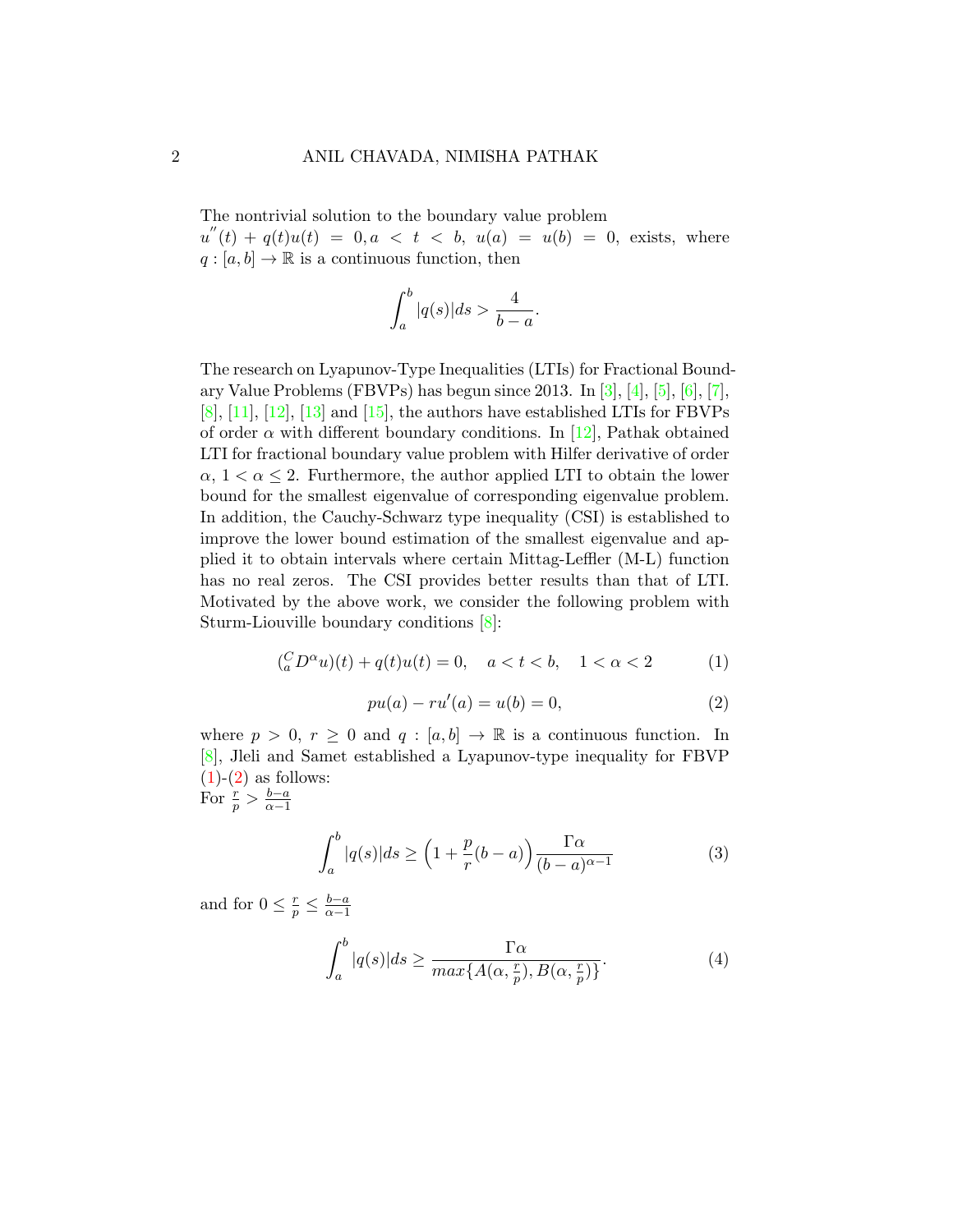We establish CSI for FBVP  $(1)-(2)$  $(1)-(2)$ . The outline of the paper is as follows: first, we provide some preliminaries in Section 2 which we will use in this paper. In section 3, we establish CSI for fractional Strum-Liouville boundary value problem containing Caputo derivative of order  $\alpha$ ,  $1 < \alpha \leq 2$ . We also give a comparison between the lower bound estimates of the smallest eigenvalue obtained from the LTI and CSI. In section 4, we use these inequalities to obtain an interval where a linear combination of certain Mittag- Leffler functions have no real zeros. Finally, a conclusion is given in Section 5.

## 2 Preliminaries

In this section, we recall some basic definitions which are further used in this paper.

**Definition 2.1.** The Caputo derivative of fractional order  $\alpha > 0$  is defined by

$$
\binom{C}{a}D^{\alpha}f(t) = \frac{1}{\Gamma(m-\alpha)} \int_a^t (t-s)^{m-\alpha-1} f^m(s)ds, t \in [a, b],
$$

where m is the smallest integer greater of equal to  $\alpha$ .

Definition 2.2. The two-parameter M-L function is defined by

$$
E_{\alpha,\beta}(z) = \sum_{k=0}^{\infty} \frac{z^k}{\Gamma(\alpha k + \beta)}, \ (\alpha,\beta,z \in \mathbb{R}; \alpha,\beta > 0).
$$

Definition 2.3. The Pfaff Transformation is defined as

$$
{}_2F_1(a,b;c;t) = (1-t)^{-a} {}_2F_1(a,c-b;c;\frac{t}{t-1}); |t| < \frac{1}{2},
$$

where  ${}_2F_1(a, b; c; t)$  is a hypergeometric function.

For more details, refer [\[9\]](#page-10-8) and [\[14\]](#page-11-4).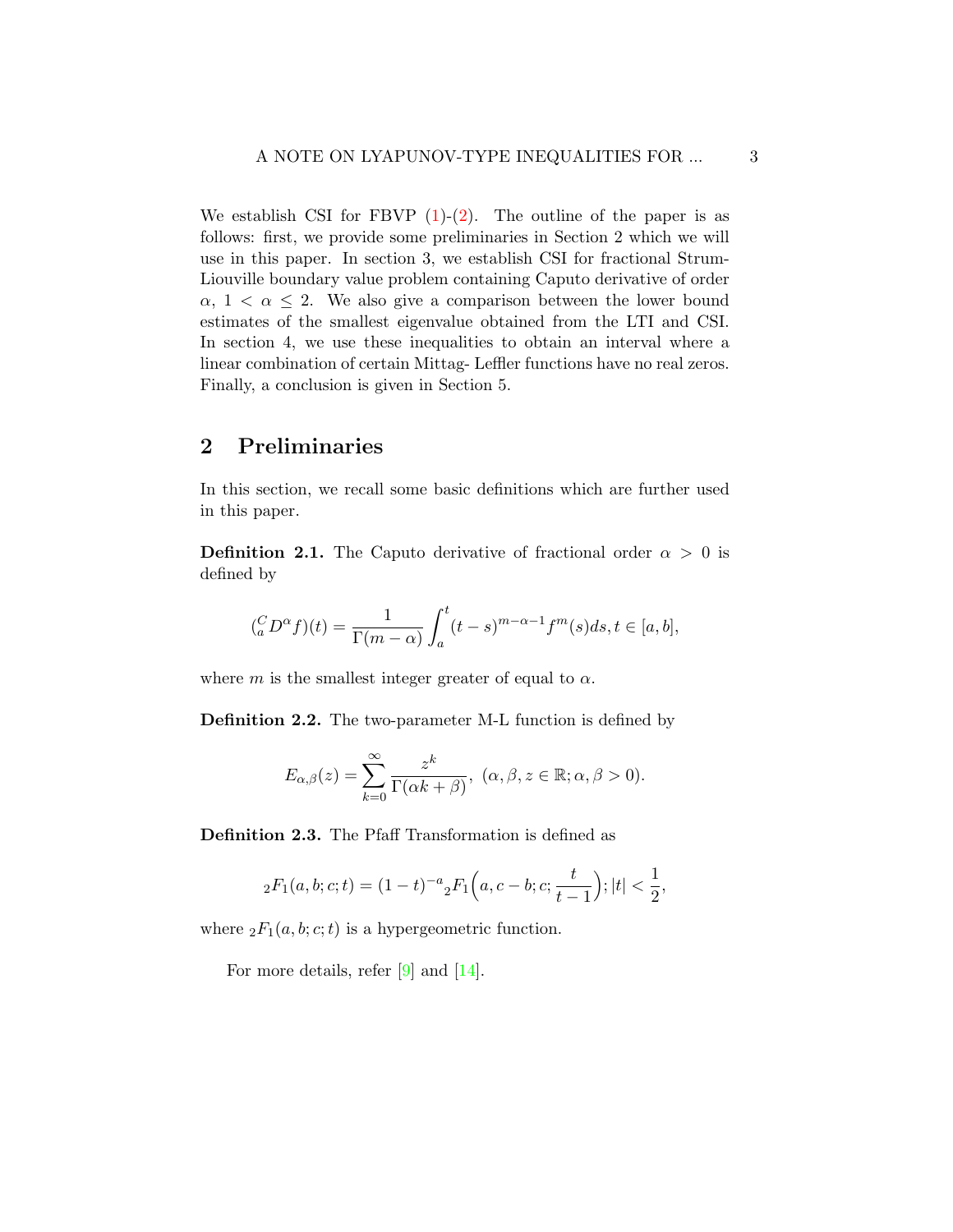## 3 Main Result

The main result of this note is given in Theorem [3.3.](#page-4-0)

**Lemma 3.1.** The FBVP  $(1)-(2)$  $(1)-(2)$  $(1)-(2)$  can be written in its equivalent integral form as  $[8]$ 

<span id="page-3-0"></span>
$$
u(t) = \int_{a}^{b} G(t,s)q(s)u(s)ds, \quad t \in [a,b],
$$
 (5)

where G is the Green's function given by

<span id="page-3-2"></span>
$$
G(t,s) = \frac{1}{\Gamma(\alpha)} \begin{cases} \frac{\left(\frac{r}{p} + t - a\right)(b-s)^{\alpha-1}}{\left(\frac{r}{p} + b - a\right)} - (t-s)^{\alpha-1}, a \le s \le t \le b, \\ \frac{\left(\frac{r}{p} + t - a\right)(b-s)^{\alpha-1}}{\left(\frac{r}{p} + b - a\right)}, a \le t \le s \le b. \end{cases}
$$
\n
$$
(6)
$$

**Lemma 3.2.** [\[12\]](#page-11-1) Let  $u \in L^2[a, b]$ , then the Cauchy-Schwarz-type inequality of FBVP  $(1)-(2)$  $(1)-(2)$  $(1)-(2)$  is given by

<span id="page-3-1"></span>
$$
1 \le \left\{ \int_{a}^{b} \int_{a}^{b} |G(t,s)q(s)|^{2} ds dt \right\}.
$$
 (7)

Proof. Taking the Cauchy-Scharz inequality in [\(5\)](#page-3-0) we get,

$$
|u(t)| \leq \left[ \int_a^b |G(t,s)q(s)|^2 ds \right]^{\frac{1}{2}} \left[ \int_a^b |u(s)|^2 ds \right]^{\frac{1}{2}}.
$$

Squaring and integrating from  $a$  to  $b$  w.r.to. t gives

$$
\int_a^b |u(t)|^2 dt \le \int_a^b \left\{ \left[ \int_a^b |G(t,s)q(s)|^2 ds \right] \left[ \int_a^b |u(s)|^2 ds \right] \right\} dt
$$

$$
||u||_2 \le \int_a^b \int_a^b |G(t,s)q(s)|^2 ds dt ||u||_2,
$$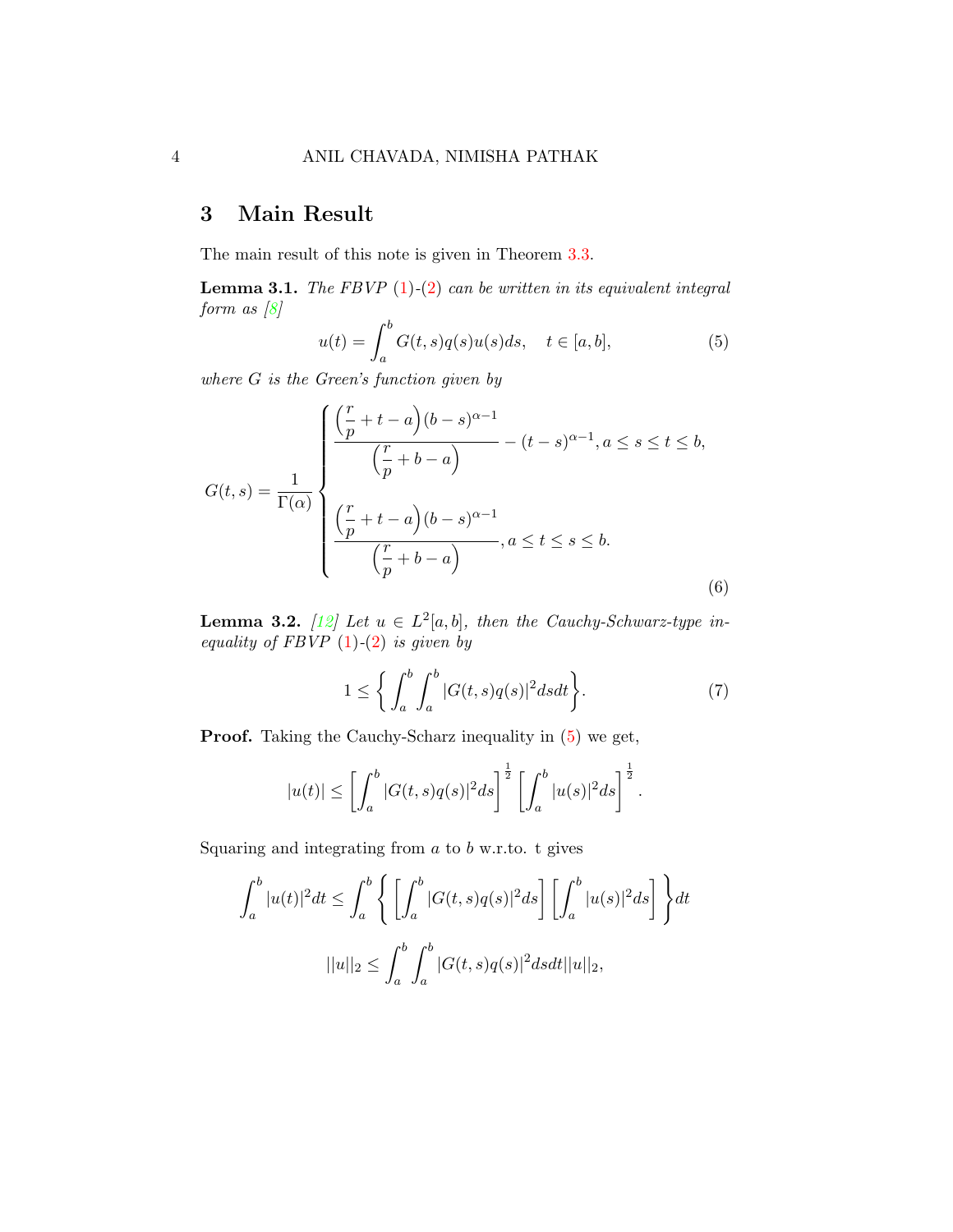which proves the Lemma.  $\square$ 

Now, we consider Fractional Sturm-Liouville eigen value problem (FEP):

<span id="page-4-1"></span>
$$
\begin{cases}\n(\substack{C\\a}D^{\alpha}u)(t) + \lambda u(t) = 0, \ a < t < b, 1 < \alpha < 2 \\
pu(a) - ru'(a) = u(b) = 0.\n\end{cases}
$$
\n(8)

We are ready to state and prove our main results.

<span id="page-4-0"></span>**Theorem 3.3.** If a nontrivial continuous solution of the problem  $(8)$ exists, then for FEP [\(8\)](#page-4-1) the CSI is

<span id="page-4-3"></span>
$$
\lambda \geq \frac{1}{(\Gamma(\alpha))} \left\{ \frac{1}{(2\alpha - 1)\left(\frac{r}{p} + b - a\right)^2} \left[ \left(\frac{r}{p} - a\right)^2 (b - a) \right. \\ \left. + \left(\frac{r}{p} - a\right) (b^2 - a^2) + \frac{(b^3 - a^3)}{3} \right] + \frac{(b - a)^{2\alpha}}{2\alpha (2\alpha - 1)} \\ \left. - \frac{2\beta (1, \alpha)(b - a)^{\alpha}}{\left(\frac{r}{p} + b - a\right)} \int_a^b \left(\frac{r}{p} - a + t\right) (t - a)^{\alpha} \frac{2F_1 \left(1, 2\alpha, 1 + \alpha, \frac{a - t}{b - t}\right)}{(b - t)} dt \right\}^{-\frac{1}{2}},
$$
\n(9)

where  $\beta(m, n)$  is a Beta function.

**Proof.** Taking  $q(t) = \lambda$  in [\(7\)](#page-3-1) gives the inequality

<span id="page-4-2"></span>
$$
\lambda \ge \left[ \int_{a}^{b} \int_{a}^{b} |G(t,s)|^{2} ds dt \right]^{-\frac{1}{2}}.
$$
\n(10)

By substituting equation  $(6)$  in  $(10)$ , after some simplifications we obtain  $(9)$ , which concludes the proof.  $\square$ 

We consider following two cases.

Case 1: Taking  $a = 0, b = 1, p = 1$  and  $r = 2$  in [\(8\)](#page-4-1), we get the following FEP:  $\overline{ }$ 

<span id="page-4-4"></span>
$$
\left(\begin{array}{c} C_D \alpha u \\ 0 \end{array}\right)(t) + \lambda u(t) = 0, 0 < t < 1, 1 < \alpha < 2 \tag{11}
$$

<span id="page-4-5"></span>
$$
u(0) - 2u'(0) = u(1) = 0.
$$
\n(12)

Case 2: Taking  $a = 0, b = 1, p = 2$  and  $r = 1$  in [\(8\)](#page-4-1), gives the eigenvalue problem:

<span id="page-4-6"></span>
$$
\left(\begin{array}{c} C D^{\alpha} u \\ 0 \end{array}\right)(t) + \lambda u(t) = 0, 0 < t < 1, 1 < \alpha < 2 \tag{13}
$$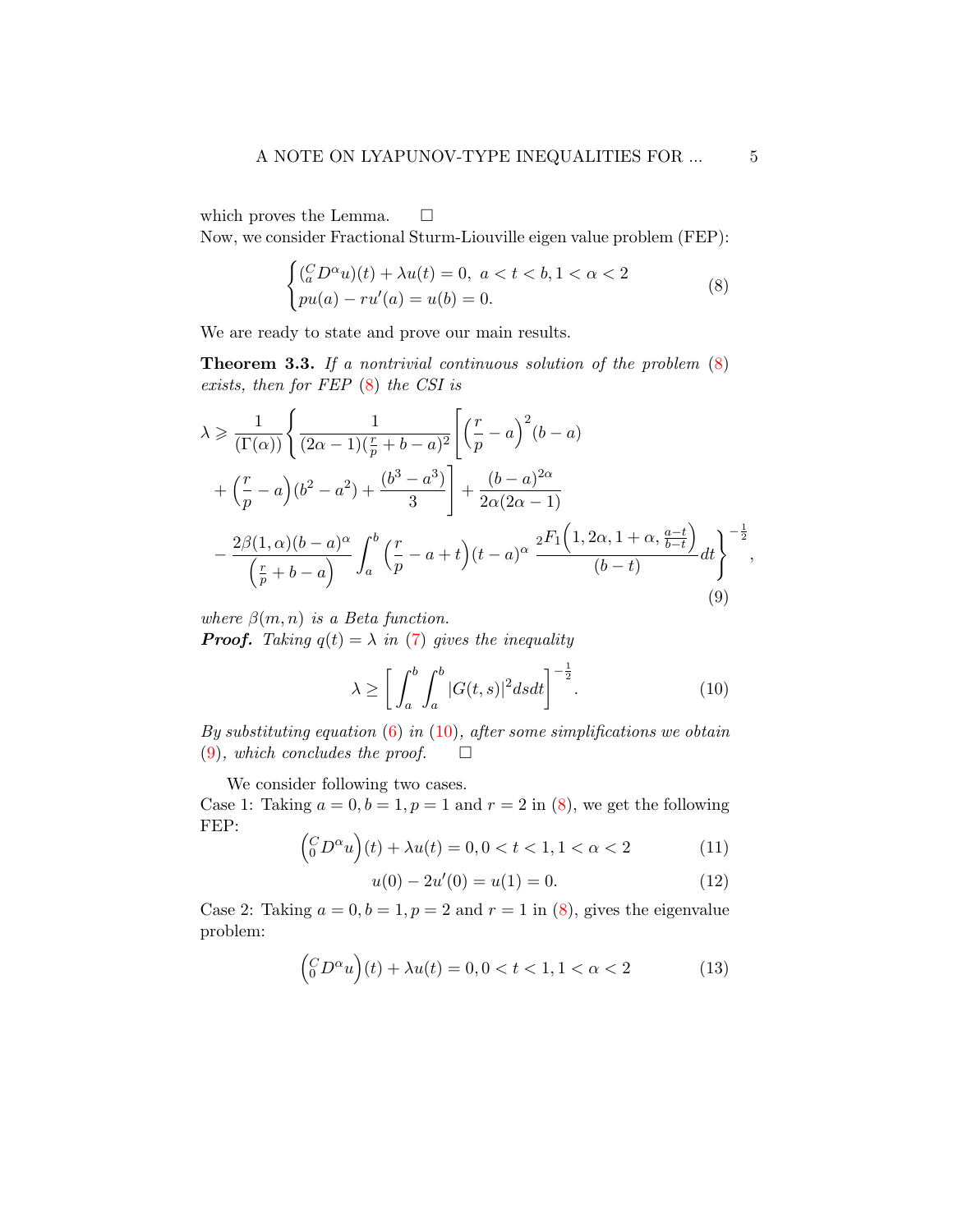<span id="page-5-0"></span>
$$
2u(0) - u'(0) = u(1) = 0.
$$
\n(14)

Next, we give three methods to estimate the lower bound for the smallest eigenvalue of problems  $(11)-(12)$  $(11)-(12)$  and  $(13)-(14)$  $(13)-(14)$  by using the following definitions given in [\[12\]](#page-11-1).

Definition 3.4. A Lyapunov-Type Inequality Lower Bound (LTILB) is defined as a lower bound estimate for the smallest eigenvalue obtained from Lyapunov-type inequalities given by  $(3)$  and  $(4)$ .

We obtain a lower bound for the smallest eigenvalue of problem  $(11)$ with boundary conditions  $(12)$  is:

<span id="page-5-3"></span>
$$
\lambda \geqslant \frac{3}{2} \Gamma(\alpha). \tag{15}
$$

and for the problem  $(13)-(14)$  $(13)-(14)$  it is:

<span id="page-5-4"></span>
$$
\lambda \ge \frac{\Gamma \alpha}{\max\{A(\alpha, \frac{1}{2}), B(\alpha, \frac{1}{2})\}}.\tag{16}
$$

Definition 3.5. A Cauchy-Schwarz Inequality Lower Bound (CSILB) is defined as an estimate of the lower bound for the smallest eigenvalue obtained from the Cauchy-Schwarz inequality of type given in equation [\(9\)](#page-4-3).

We obtain the CSIs of problems  $(11)-(12)$  $(11)-(12)$  and  $(13)-(14)$  $(13)-(14)$ , after some simplifications and using Pfaff transformation in [\(9\)](#page-4-3) respectively as follows :

<span id="page-5-2"></span><span id="page-5-1"></span>
$$
\lambda \ge \frac{1}{\Gamma(\alpha)} \left\{ \frac{1}{(2\alpha - 1)} \left[ \frac{19}{27} + \frac{1}{2\alpha} \right] - \frac{2}{3} \int_0^1 (2 + t) t^{\alpha} \beta(1, \alpha) \, _2F_1(1 - \alpha, 1; \alpha + 1, t) dt \right\}^{-\frac{1}{2}}; \alpha > \frac{1}{2} ,
$$
\n
$$
\lambda \ge \frac{1}{\Gamma(\alpha)} \left\{ \frac{1}{(2\alpha - 1)} \left[ \frac{13}{27} + \frac{1}{2\alpha} \right] - \frac{4}{3} \int_0^1 \left( \frac{1}{2} + t \right) t^{\alpha} \beta(1, \alpha) \, _2F_1(1 - \alpha, 1; \alpha + 1, t) dt \right\}^{-\frac{1}{2}}; \alpha > \frac{1}{2} .
$$
\n(18)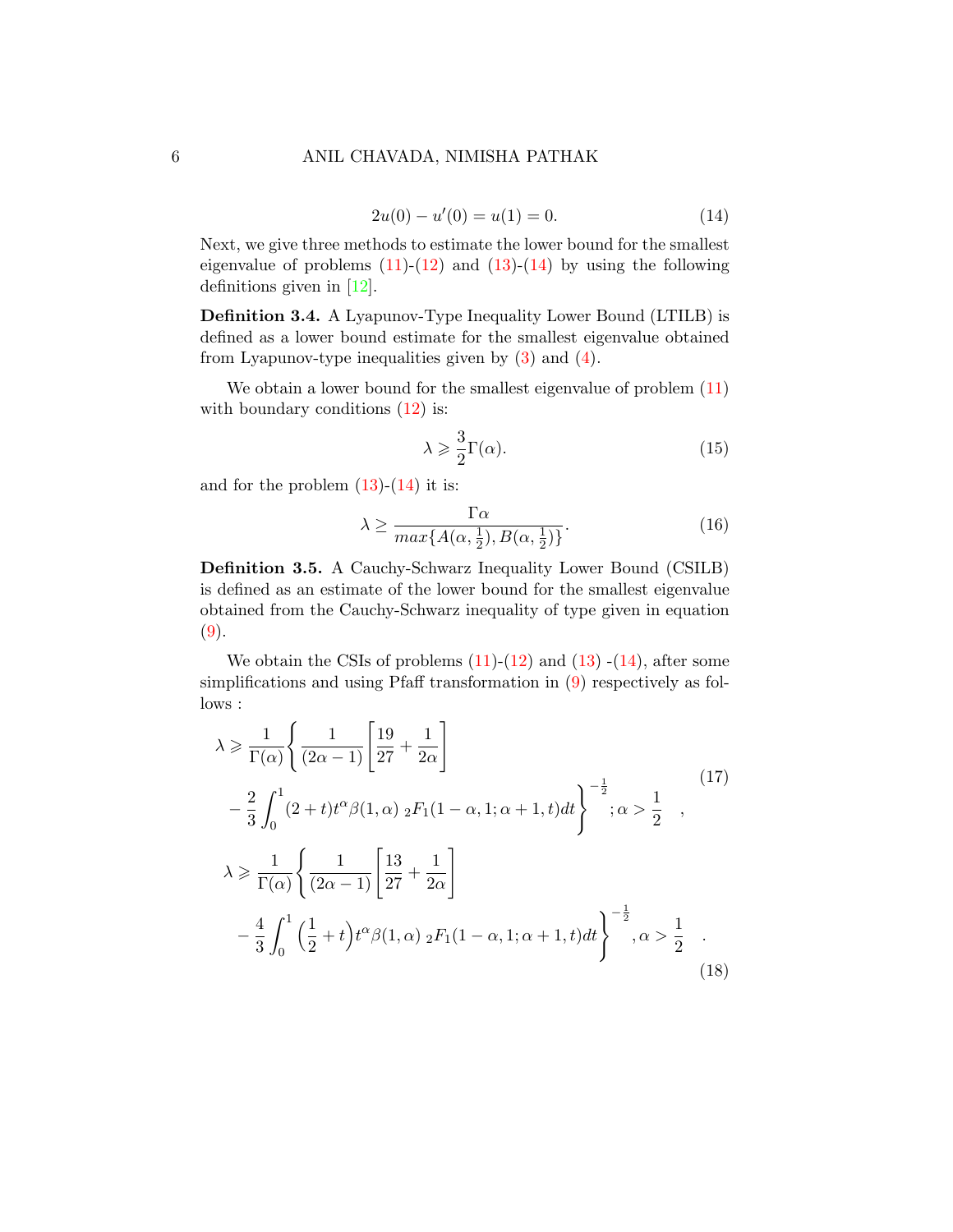In [\[2\]](#page-10-9), eigenvalues  $\lambda \in \mathbb{R}$  of problems [\(11\)](#page-4-4)-[\(12\)](#page-4-5) and [\(13\)](#page-4-6)-[\(14\)](#page-5-0) are the solutions of the linear combination of certain M-L functions are respectively as follows:

<span id="page-6-0"></span>
$$
2E_{\alpha,1}(-\lambda) + E_{\alpha,2}(-\lambda) = 0,\t\t(19)
$$

<span id="page-6-1"></span>
$$
E_{\alpha,1}(-\lambda) + 2E_{\alpha,2}(-\lambda) = 0.
$$
\n(20)

Now, comparing the non-zero solutions of equations  $(19)-(20)$  $(19)-(20)$  for  $1.5 <$  $\alpha \leq 2$  with CSILB given by equations [\(17\)](#page-5-1)-[\(18\)](#page-5-2) and LTILB given by the equations  $(15)-(16)$  $(15)-(16)$  respectively, we get the following comparison figures.



**Figure 1:** Comparison of the lower bounds for  $\lambda$  obtained from Lyapunov-type and Cauchy-Schwarz inequalities with the lowest eigenvalue.  $(- \circ -: LTLB; -* -: CSILB; - \times -: LE -$  the Lowest Eigenvalue  $\lambda$ ) )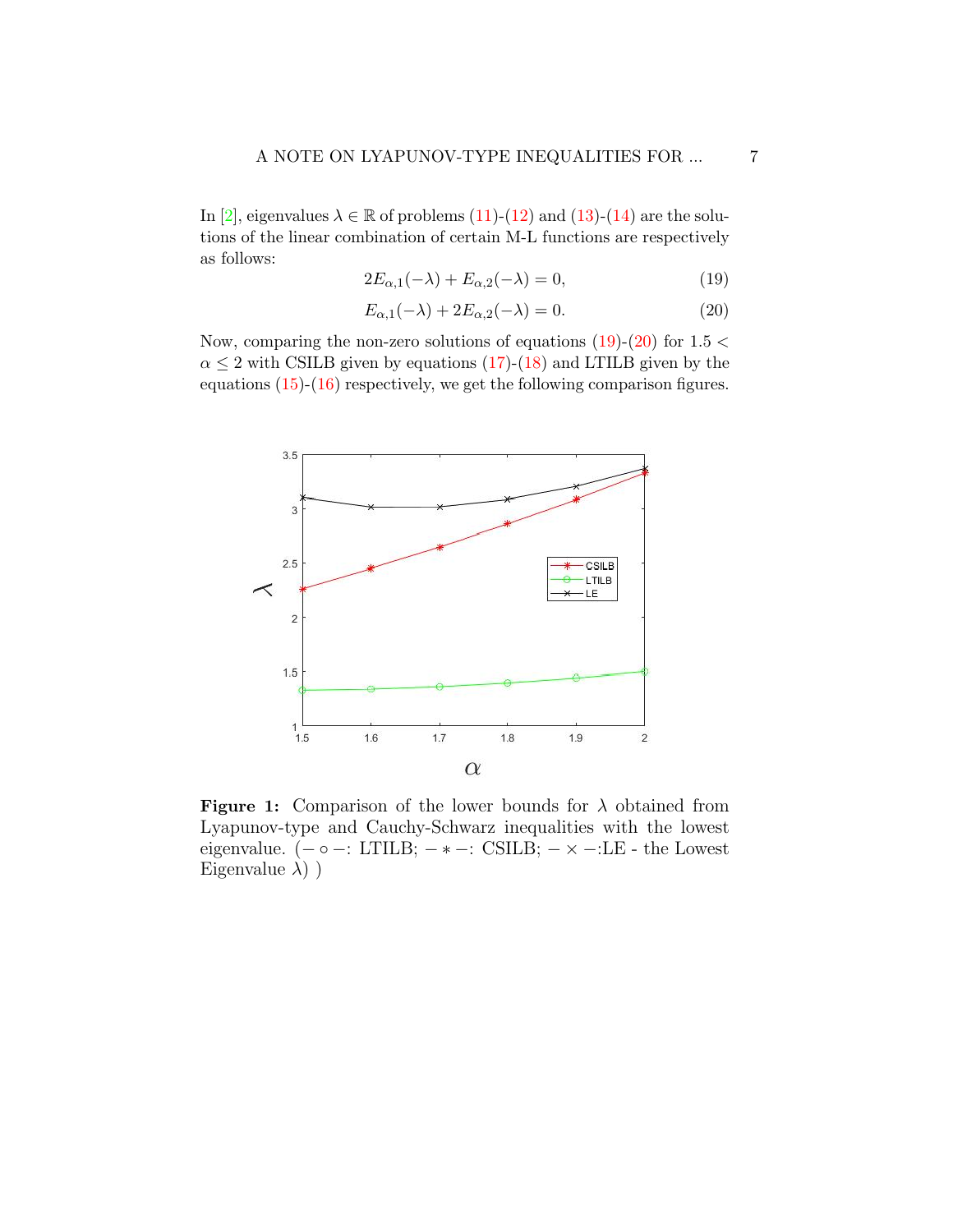

**Figure 2:** Comparison of the lower bounds for  $\lambda$  obtained from Lyapunov-type and Cauchy-Schwarz inequalities with the lowest eigenvalue.  $(-\circ -: LTLB; -*-.$  CSILB;  $-\times -:LE$  - the Lowest Eigenvalue  $\lambda$ ) )

These figures clearly demonstrates that between the two estimates considered here, the LTILB provides the worse estimate and the CSILB provide better estimate for the smallest eigenvalues of  $(11)-(12)$  $(11)-(12)$  (Figure 1) and [\(13\)](#page-4-6)-[\(14\)](#page-5-0) (Figure 2). We use MATHEMATICA and MATLAB codes to find the smallest eigenvalue of the M-L functions.

We consider the integer order case, i.e.  $\alpha = 2$ . For this case, the LTILB and CSILB for the smallest  $\lambda$  of [\(11\)](#page-4-4)-[\(12\)](#page-4-5) are given as 1.5 and 3.3310 and for [\(13\)](#page-4-6)-[\(14\)](#page-5-0), 2.6667 and 5.1117 respectively. (See equations [\(15\)](#page-5-3), [\(16\)](#page-5-4), [\(17\)](#page-5-1) and [\(18\)](#page-5-2)). For  $\alpha = 2$ , the problems [\(11\)](#page-4-4)-[\(12\)](#page-4-5) and [\(13\)](#page-4-6)-[\(14\)](#page-5-0) can be solved in closed form using the tools from integer order calculus. Results show, the smallest eigenvalues of  $(11)-(12)$  $(11)-(12)$  and  $(13)-$ [\(14\)](#page-5-0) are the roots of equations [\(19\)](#page-6-0) and [\(20\)](#page-6-1) respectively, which give the smallest eigenvalues as 3.3731 and 5.2392. Comparing these  $\lambda$  with its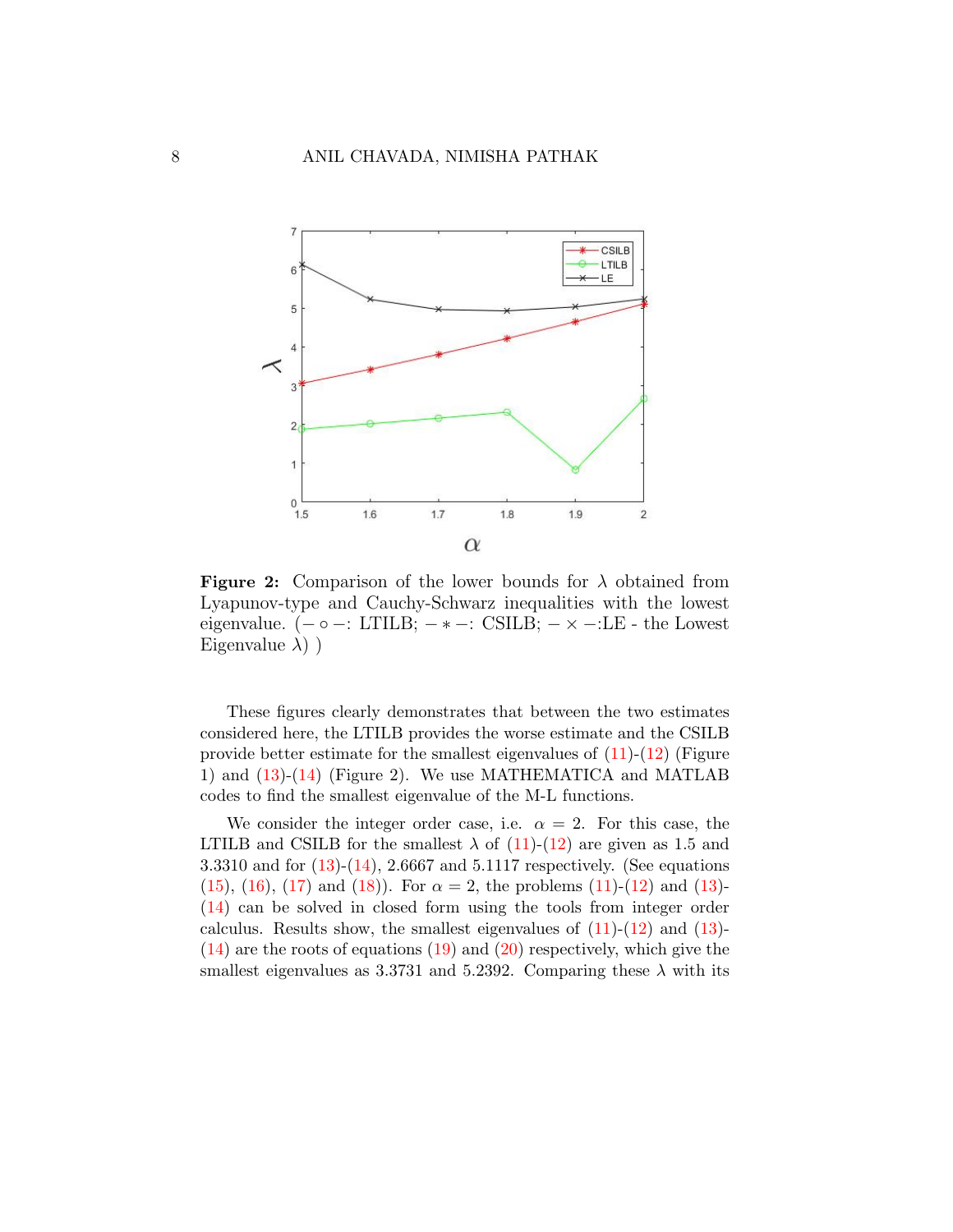estimate above, it is clear that between LTILB and CSILB for the integer  $\alpha$  the CSILB provides the best estimate for the smallest eigenvalue.

### 4 Applications

We now consider an application of the lower bounds for the smallest eigenvalues of FEPs  $(11)-(12)$  $(11)-(12)$  and  $(13)-(14)$  $(13)-(14)$  found in equations  $(15) (20).$  $(20).$ 

<span id="page-8-2"></span>**Theorem 4.1.** Let  $1.5 < \alpha \leq 2$ . The linear combination of certain Mittag-Leffler functions  $2E_{\alpha,1}(-z) + E_{\alpha,2}(-z)$  have no real zeros in the following domains:

LTILB:

<span id="page-8-1"></span>
$$
z \in \left( -\frac{3}{2}\Gamma(\alpha), 0 \right] \tag{21}
$$

CSILB:

<span id="page-8-0"></span>
$$
z \in \left(-\frac{1}{\Gamma(\alpha)} \left\{ \frac{1}{(2\alpha - 1)} \left[ \frac{19}{27} + \frac{1}{2\alpha} \right] - \frac{2}{3} C_1(\alpha) \right\}^{-\frac{1}{2}}, 0\right],\tag{22}
$$

where  $C_1(\alpha) = \int_0^1 (2+t)t^{\alpha} \beta(1,\alpha) \frac{1}{2} F_1(1-\alpha, 1; \alpha+1, t) dt$ .

**Proof.** Let  $\lambda$  be the smallest eigenvalue of the equation [\(12\)](#page-4-5), then  $z = \lambda$  is the smallest value for which  $2E_{\alpha,1}(-z) + E_{\alpha,2}(-z) = 0$ . If there is another z smaller than  $\lambda$  for which  $2E_{\alpha,1}(-z) + E_{\alpha,2}(-z) = 0$ , then it will contradict that  $\lambda$  is the smallest eigenvalue. Therefore,  $2E_{\alpha,1}(-z)$  +  $E_{\alpha,2}(-z)$  have no real zeros for  $z \in (-\lambda,0]$ . Thus,  $2E_{\alpha,1}(-z) + E_{\alpha,2}(-z)$ have no real zeros for

$$
z \in \left(-\frac{1}{\Gamma(\alpha)} \left\{ \frac{1}{(2\alpha-1)} \left[ \frac{19}{27} + \frac{1}{2\alpha} \right] - \frac{2}{3} C_1(\alpha) \right\}^{-\frac{1}{2}}, 0\right].
$$

This proves the equation  $(22)$ . Proof of equation  $(21)$  is given in [\[8\]](#page-10-7).  $\Box$ 

**Theorem 4.2.** Let  $1.5 < \alpha \leq 2$ . The linear combination of certain Mittag- Leffler functions  $E_{\alpha,1}(-z) + 2E_{\alpha,2}(-z)$  have no real zeros in the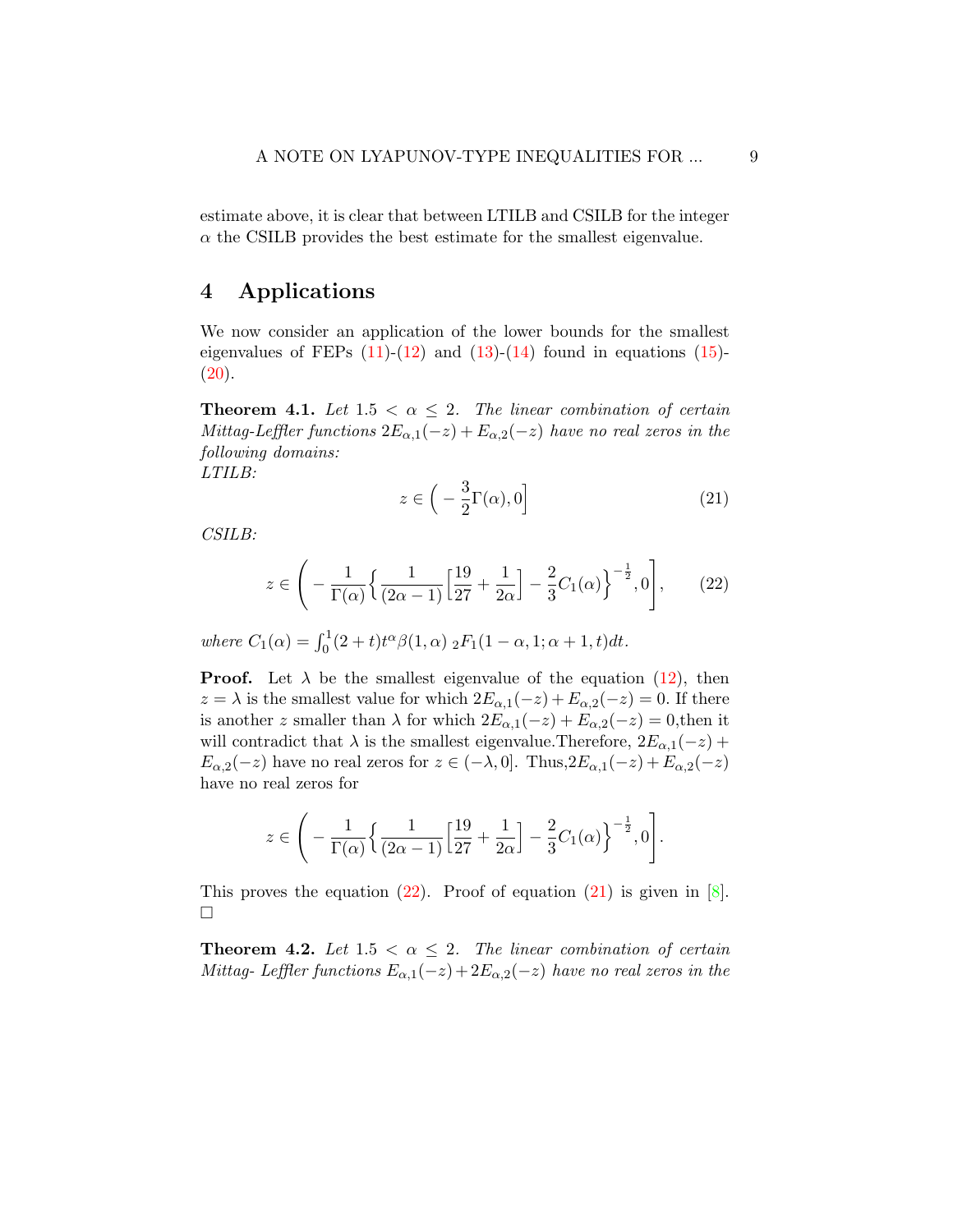following domains: LTILB:

$$
z \in \left( -\frac{\Gamma \alpha}{\max\{A(\alpha, \frac{1}{2}), B(\alpha, \frac{1}{2})\}}, 0 \right). \tag{23}
$$

CSILB:

$$
z \in \left(-\frac{1}{\Gamma(\alpha)} \left\{ \frac{1}{(2\alpha - 1)} \left[ \frac{13}{27} + \frac{1}{2\alpha} \right] - \frac{4}{3} C_2(\alpha) \right\}^{-\frac{1}{2}}, 0\right],\tag{24}
$$

where  $C_2(\alpha) = \int_0^1 (\frac{1}{2} + t)^{\alpha} \beta(1, \alpha) \frac{1}{2} F_1(1 - \alpha, 1; \alpha + 1, t) dt$ .

**Proof.** The proof is similar to the proof of Theorem  $4.1$ .  $\Box$ 

## 5 Conclusion

In this note, we established Cauchy-Schwarz-type inequality for fractional Strum-Liouville boundary value problem containing Caputo derivative of order  $\alpha$ ,  $1 < \alpha \leq 2$  to determine a lower bound for the smallest eigenvalues. We give a comparison between the smallest eigenvalues and its lower bounds obtained from the Lyapunov-type and Cauchy-Schwarztype inequalities.The results indicate that the Cauchy-Schwarz-type inequality gives better lower bound estimates for the smallest eigenvalues than the Lyapunov-type inequality. We then used these inequalities to obtain an interval where a linear combination of certain Mittag- Leffler functions have no real zeros.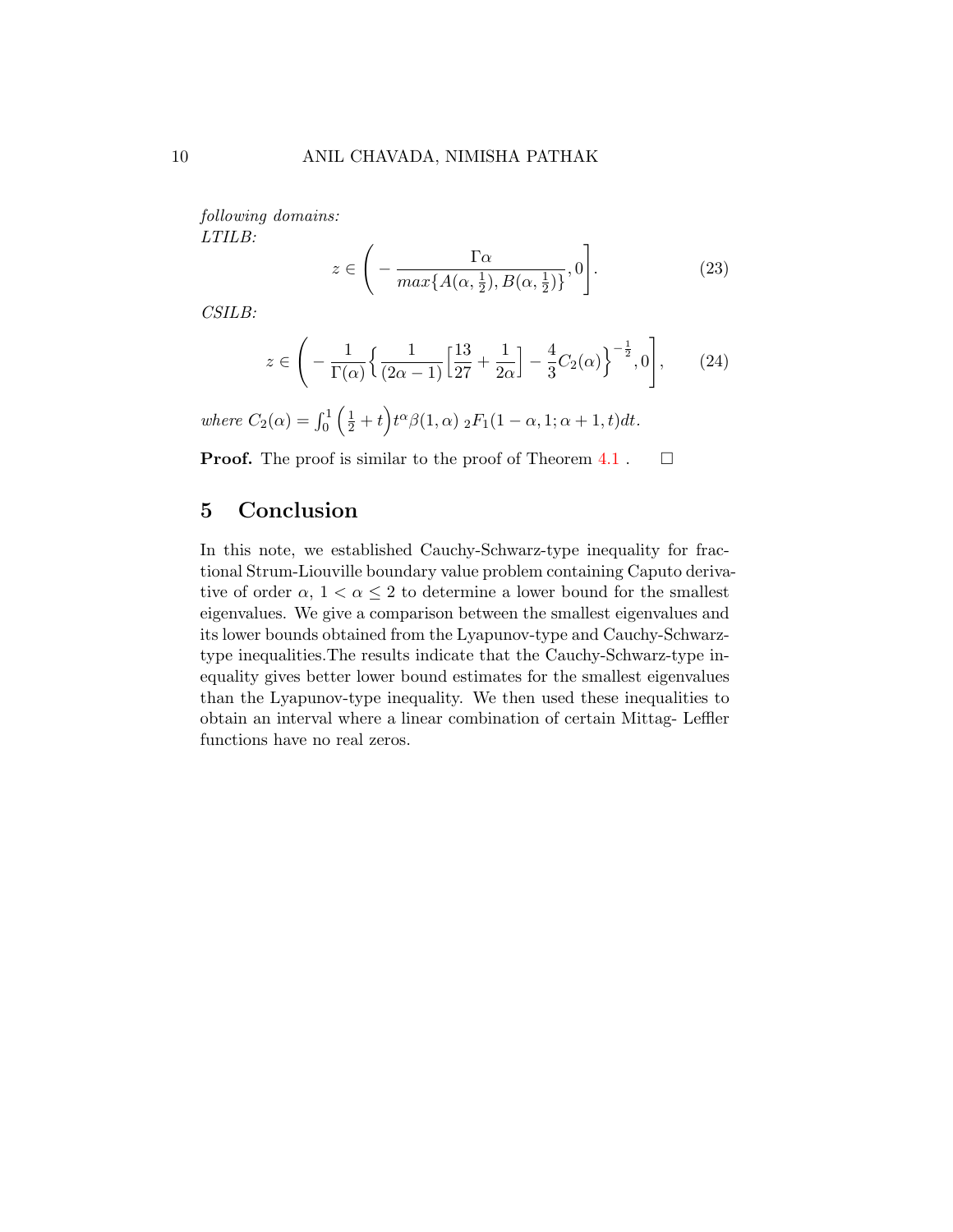## References

- <span id="page-10-1"></span>[1] R. C. Brown and D. B. Hinton, Lyapunov inequalities and thier applications in survey on classical inequalities, Math.Appl.  $517(2000), 1-25.$
- <span id="page-10-9"></span>[2] J. S. Duan, Z. Wang, Y. L. Liu and X. Qiu, Eigenvalue problems for fractional ordinary differential equations, Chaos,Solitons and Fractals.  $46(2013)$ , No.14,  $46-53$ .
- <span id="page-10-2"></span>[3] R. A. C. FERREIRA, A Lyapunov-type inequality for a fractional boundary value problem, Fract.Calc.Appl.Anal. 16(2013), 978–984.
- <span id="page-10-3"></span>[4] R. A. C. FERREIRA, On a Lyapunov-type inequality and the zeros of a certain Mittag-Leffler function, J.Math.Anal.Appl. 412(2014), 1058–1063.
- <span id="page-10-4"></span>[5] R. A. C. FERREIRA, Lyapunov-type inequalities for some sequential fractional boundary value problems,  $Adv.Dyn.Syst. Appl.$ 11(2016), No.1, 33–43.
- <span id="page-10-5"></span>[6] R. A. C. FERREIRA, Novel Lyapunov-type inequalities for sequential fractional boundary value problems, Springer-Verlang Italia (2017).
- <span id="page-10-6"></span>[7] M. JLELI AND B. SAMET, A Lyapunov-type inequality for a fractional differential equations with mixed Boundary Condition, Math.Inequal.Appl. 18(2015), No.2, 443–451.
- <span id="page-10-7"></span>[8] M. JLELI AND B. SAMET, Lyapunov-type inequalities for fractional boundary-value problems, Electron.J.Differ. Equ. 88(2015), 1–11.
- <span id="page-10-8"></span>[9] A. A. Kilbas, H. M. Srivastava and J. J. Trujillo, Theory and Applications of Fractional Differential Equations, North-Holland Mathematics Studies, 204, Elsevier, Amsterdam 2006.
- <span id="page-10-0"></span>[10] A. M. Lyapunov, Problem general de la stabilite du mouvement (French Translation of a Russian paper dated 1893), Ann.Fac.Sci.Univ.Toulouse. 2(1907), 203–407.